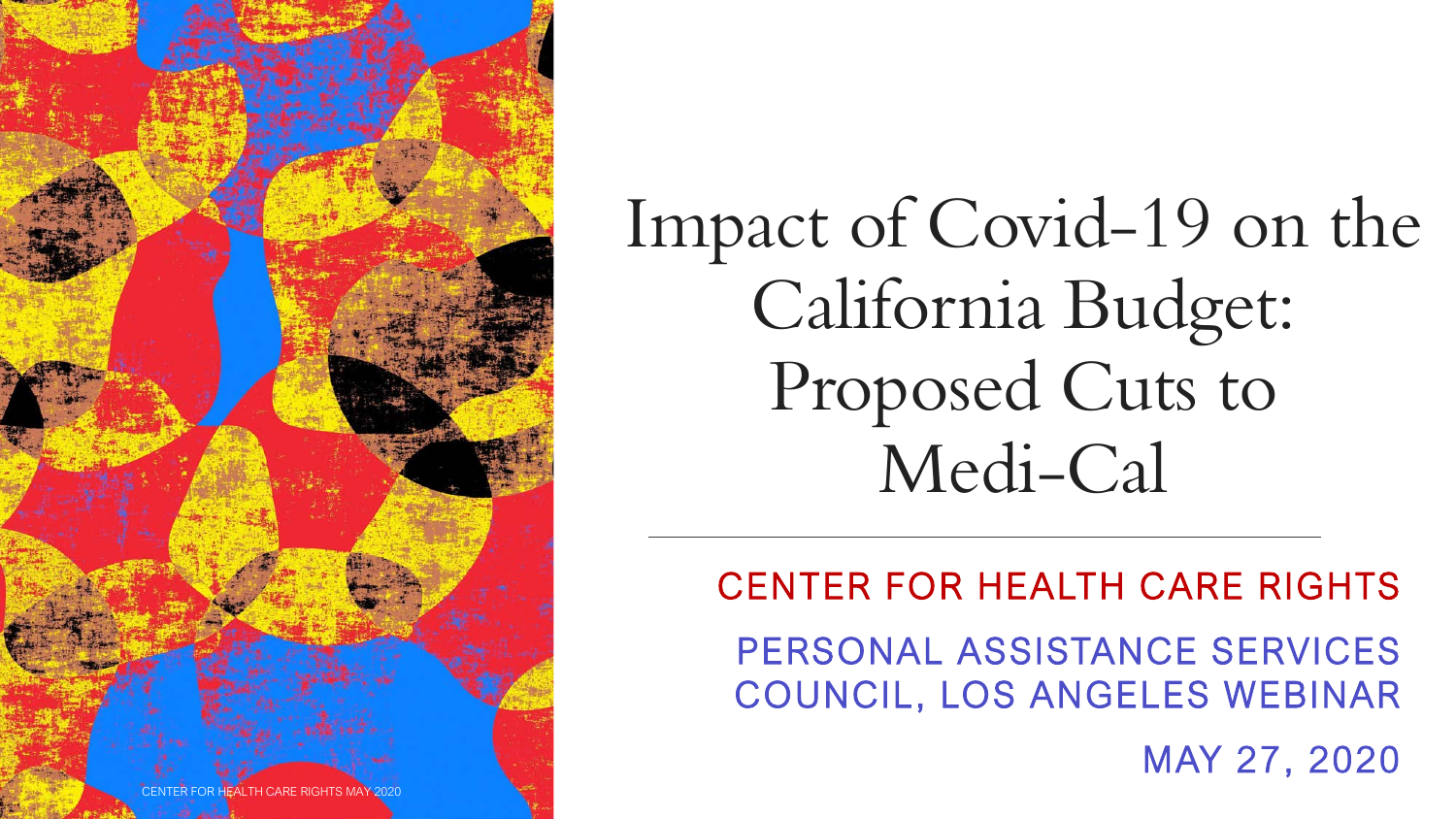# Center for Health Care Rights CHCR

A non-profit organization that provides free education and help with Medicare, Medi-Cal and related health insurance issues to

Los Angeles County residents.

CHCR services are funded by the California Department

of Aging Health Insurance Counseling and Advocacy Program (HICAP).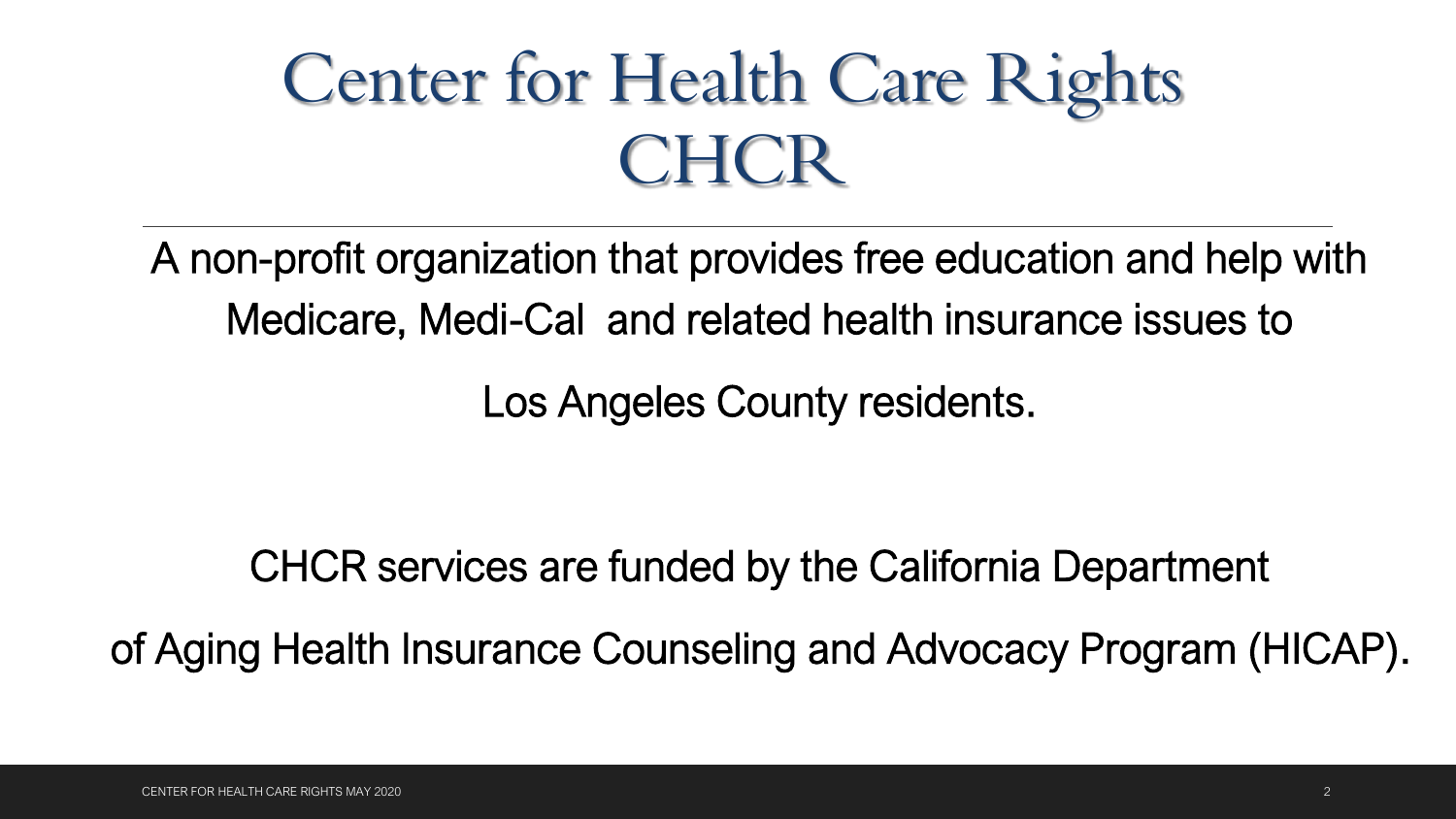# Center for Health Care Rights **CHCR**

#### Call us at **1-800-824-0780**

#### Visit our website **healthcarerights.org**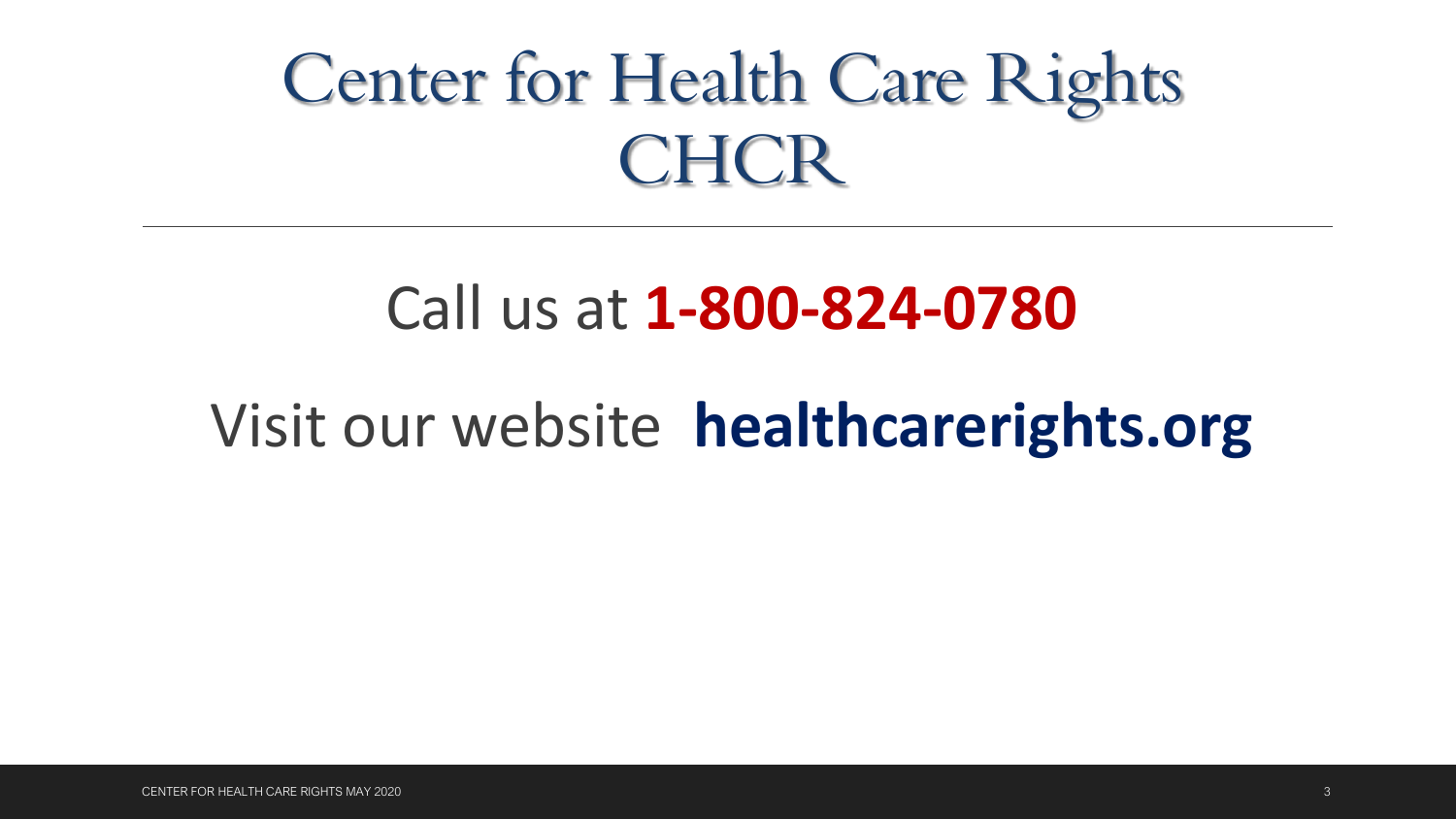Governor's Executive Order Suspends Reductions in Medi-Cal Coverage During Covid-19 Emergency

Governor Newsom's Executive Order N-29-20 issued in March 2020 allows Californians to keep their Medi-Cal coverage during the current COVID-19 public health emergency period.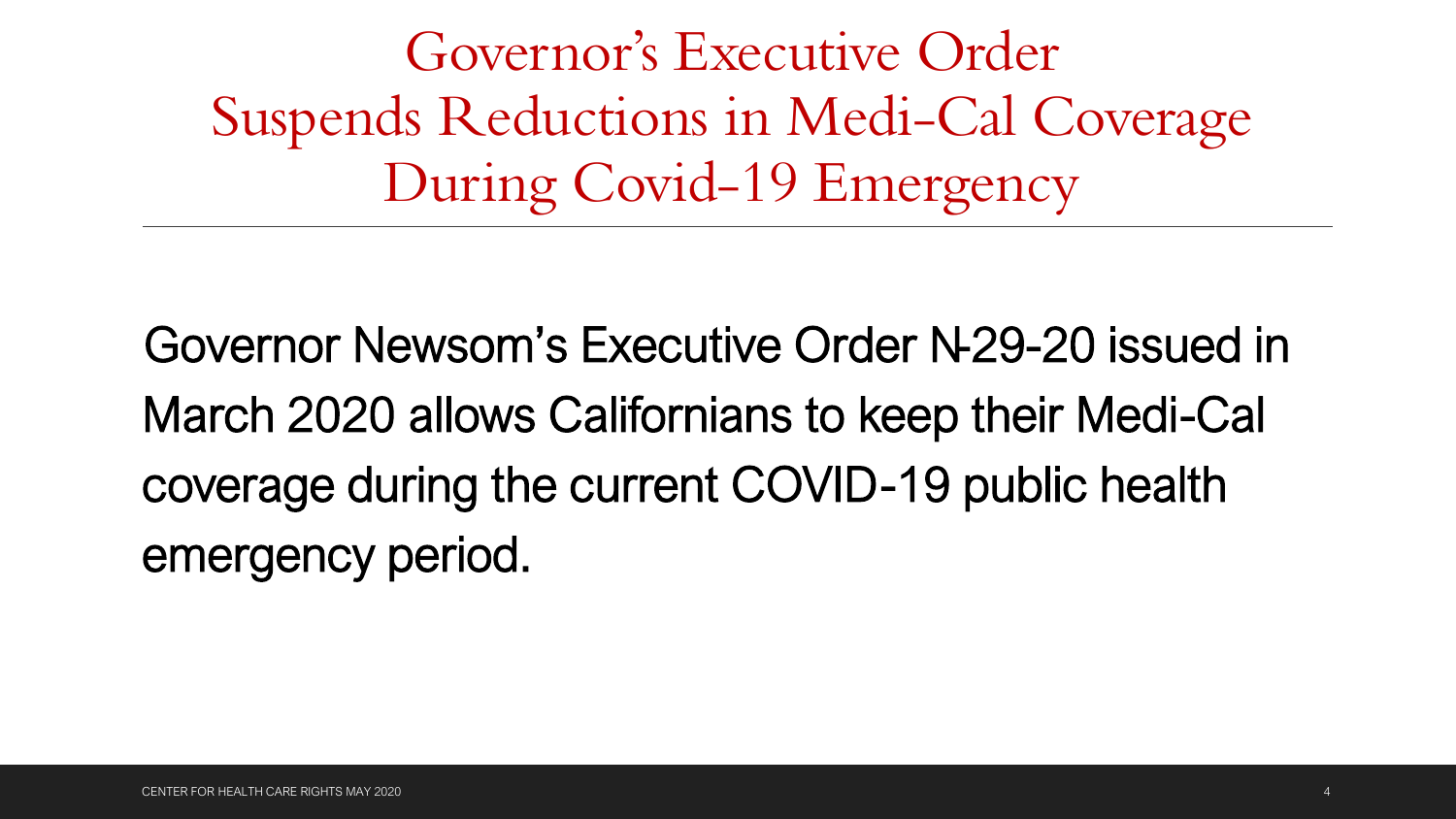Governor's Executive Order Suspends Reductions in Medi-Cal Coverage During Covid-19 Emergency

The California Dept. of Health Care Services has instructed all California counties to suspend processing Medi-Cal annual renewals and redeterminations of Medi-Cal eligibility that would reduce Medi-Cal coverage during the emergency.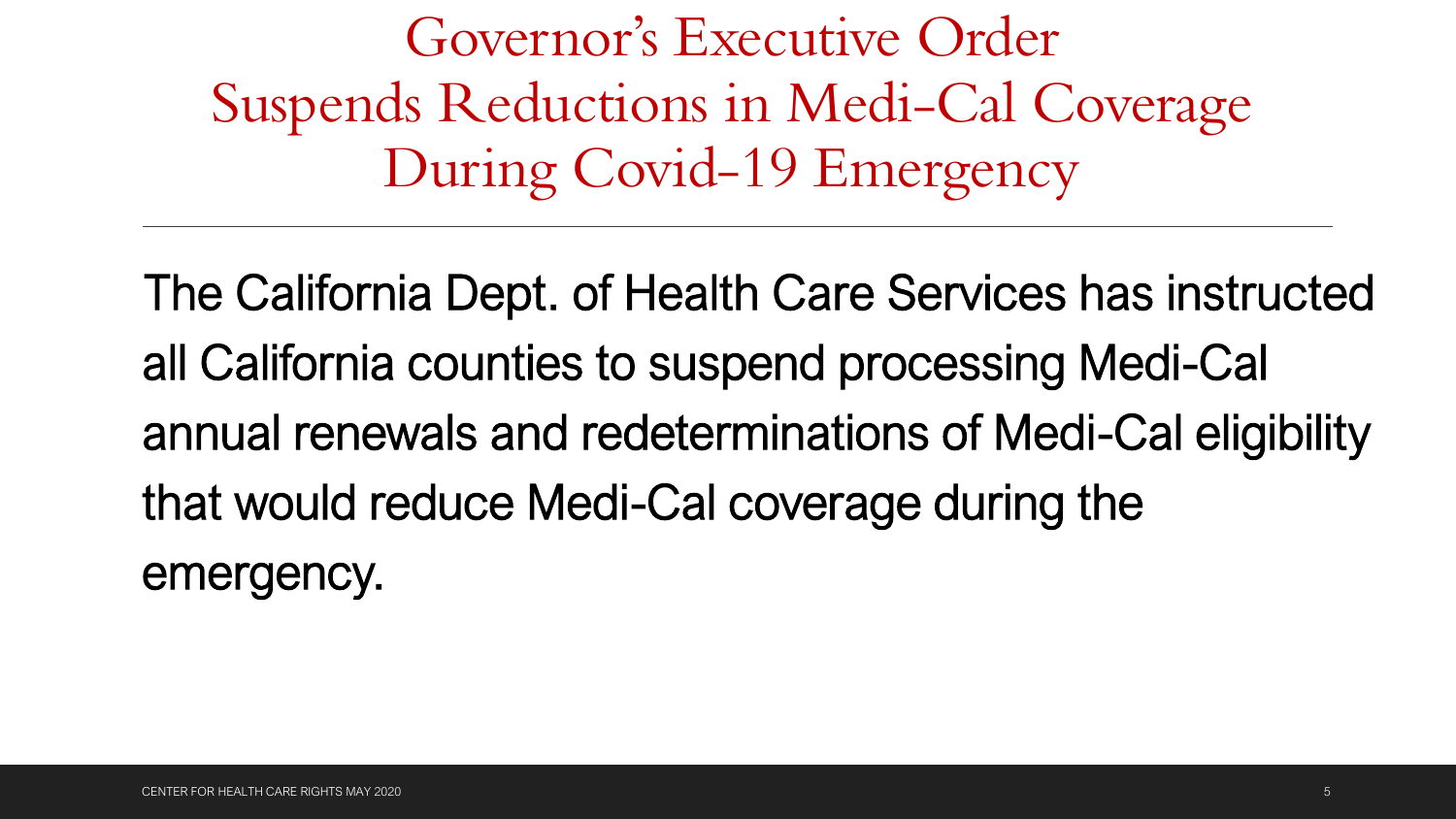Governor's Executive Order Suspends Reductions in Medi-Cal Coverage During Covid-19 Emergency

This means that persons who have Medi-Cal should not have their Medi-Cal benefits reduced or terminated during April, May or June 2020.

At the earliest, Medi-Cal renewals and redeterminations will be processed starting June 30, 2020.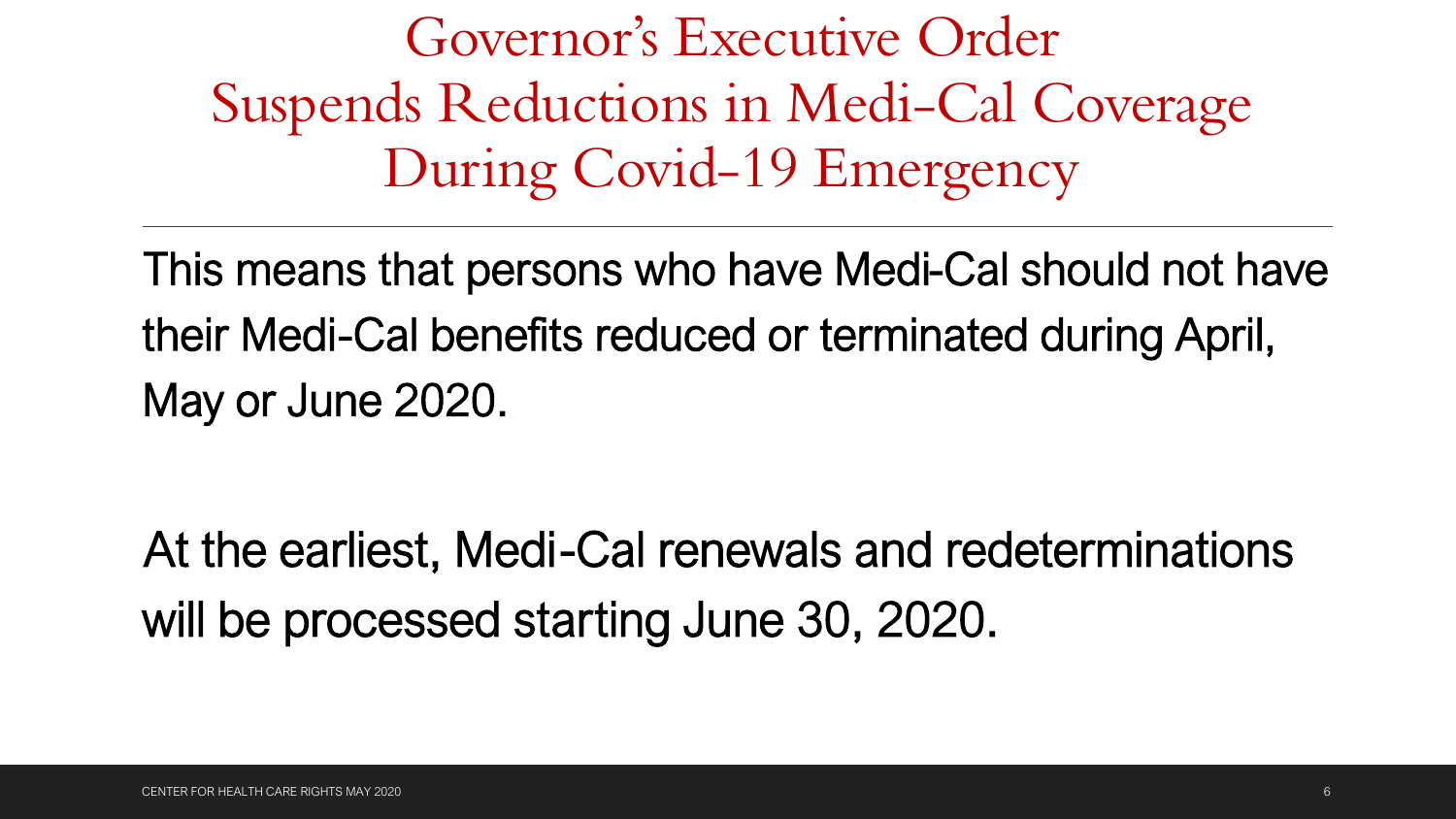# Call the Center for Health Care Rights

## If you have experienced a reduction in your Medi-Cal coverage during April or May 2020

# Call us at **1-800-824-0780**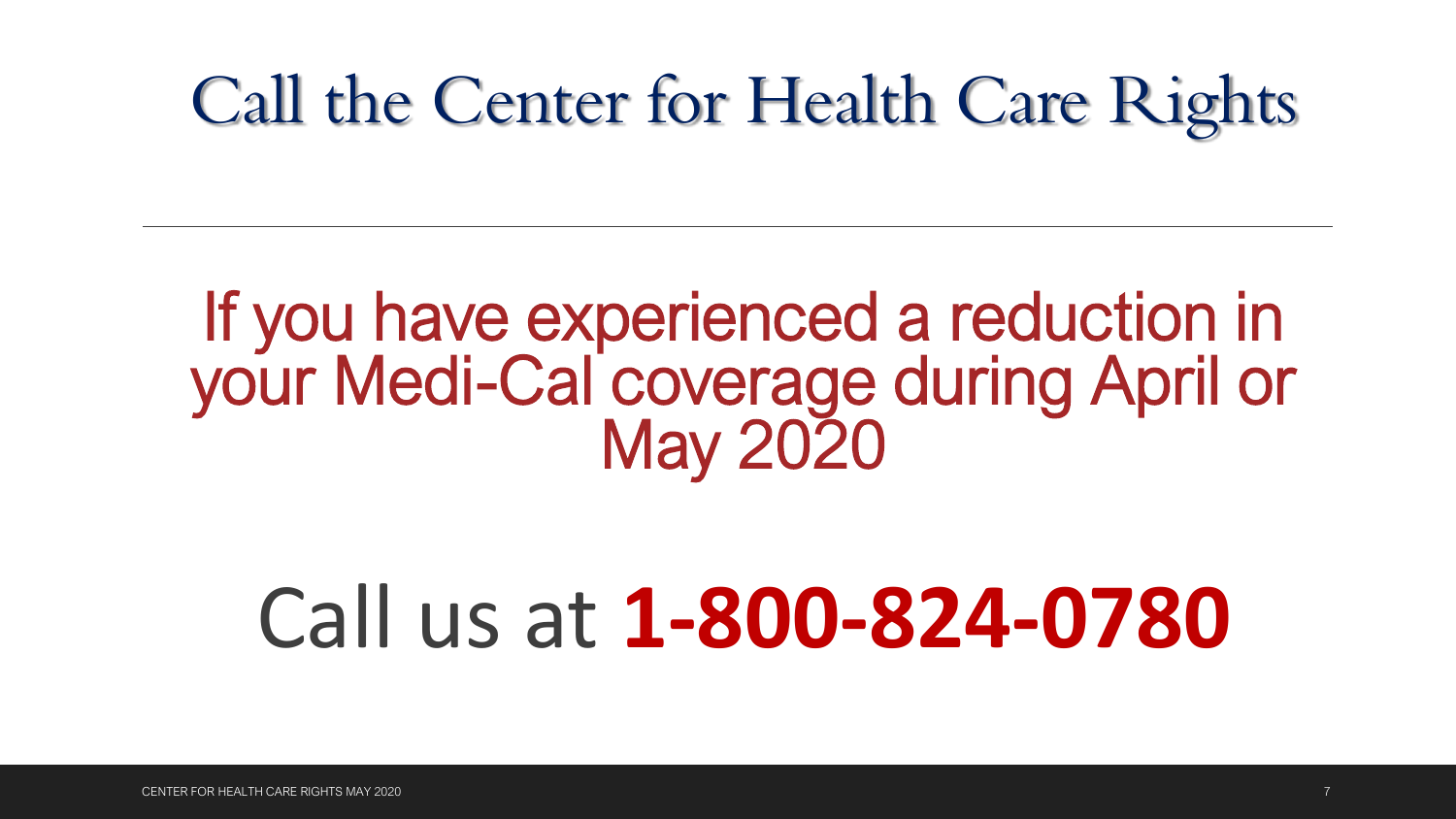Covid-19 Public Health Emergency's Impact on the California Budget

**The Covid-19 pandemic has created an economic crisis** in California.

**The mandatory lock down has closed businesses and** created high levels of unemployment.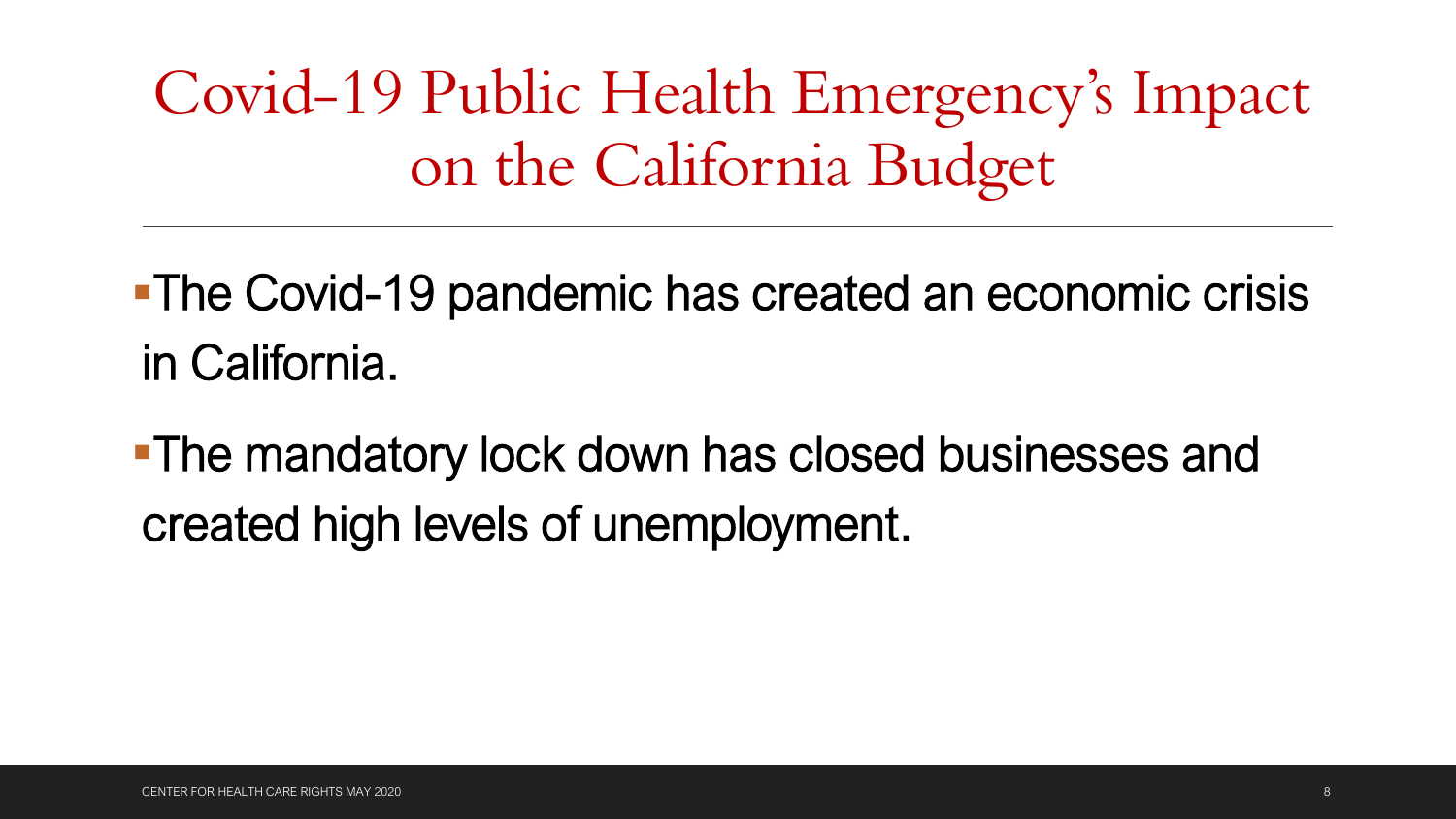Covid-19 Public Health Emergency's Impact on the California Budget

California will have a budget deficit of \$54 billion over the next 2 years.

Governor Newsom proposes to close the state budget deficit by using reserve funds and cutting education, health care, public benefits and other state government services.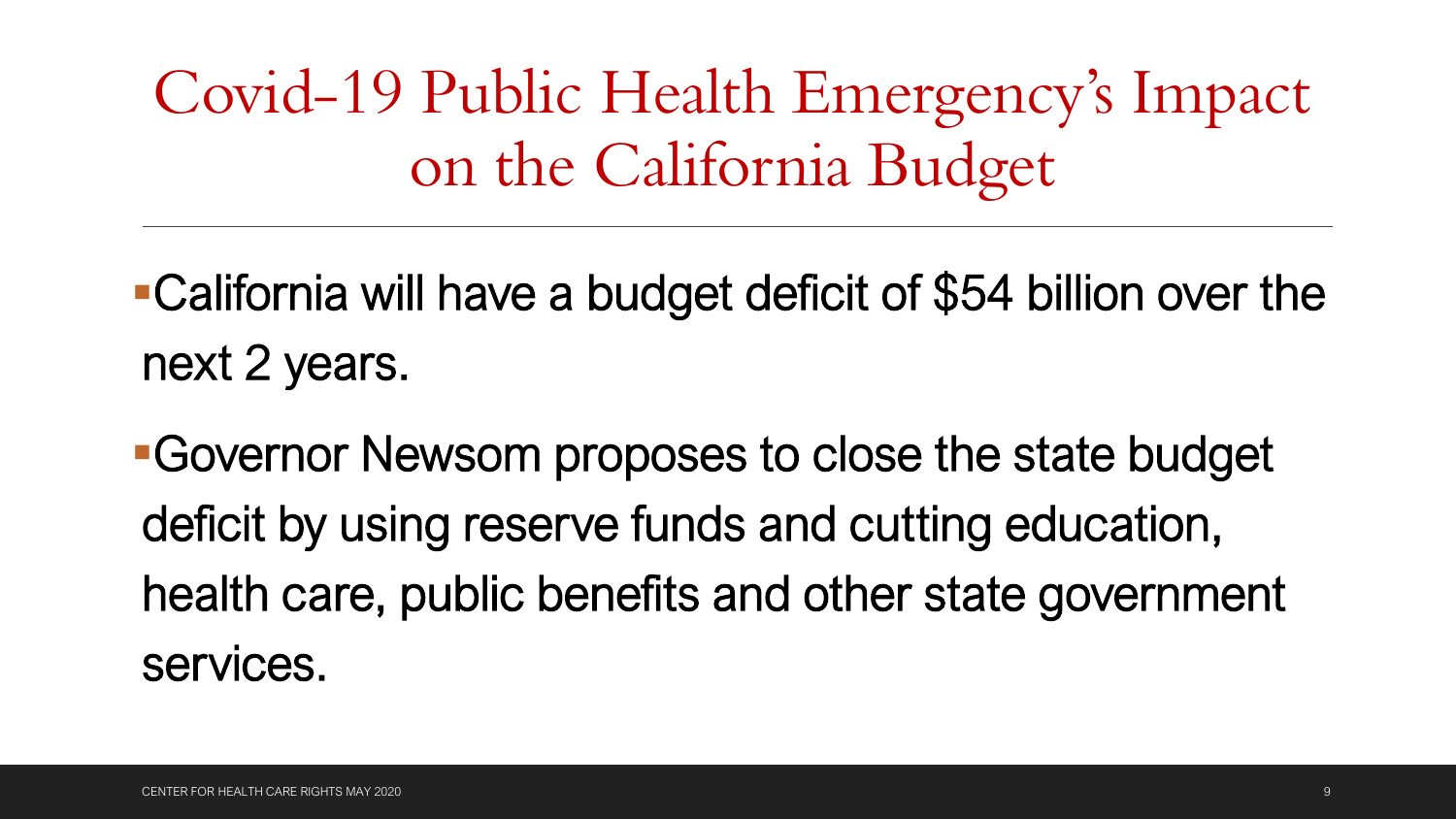Covid-19 Public Health Emergency's Impact on the California Budget

The California budget provides additional funds for Covid-19 public health services such as Covid-19 testing and treatment.

The state budget provides more funding for Medi-Cal due to the increase in the number of Californians on Medi-Cal.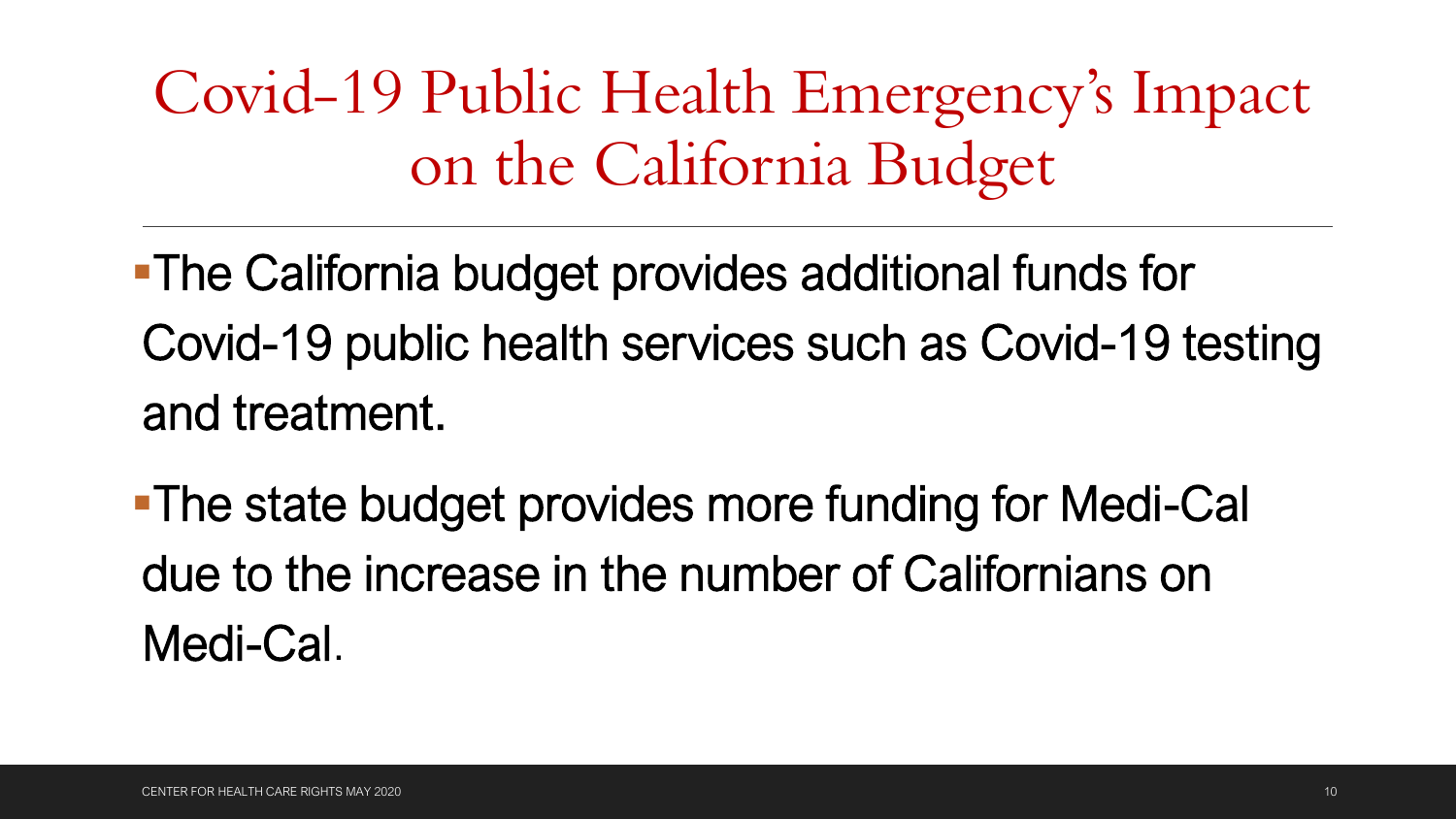Covid-19 Public Health Emergency's Impact on California's Budget

Up to 2 million Californians who have recently lost their jobs and employer health insurance will have enrolled in Medi-Cal by July 2020.

By July 2020, there will be 14. 5 million Californians on Medi-Cal.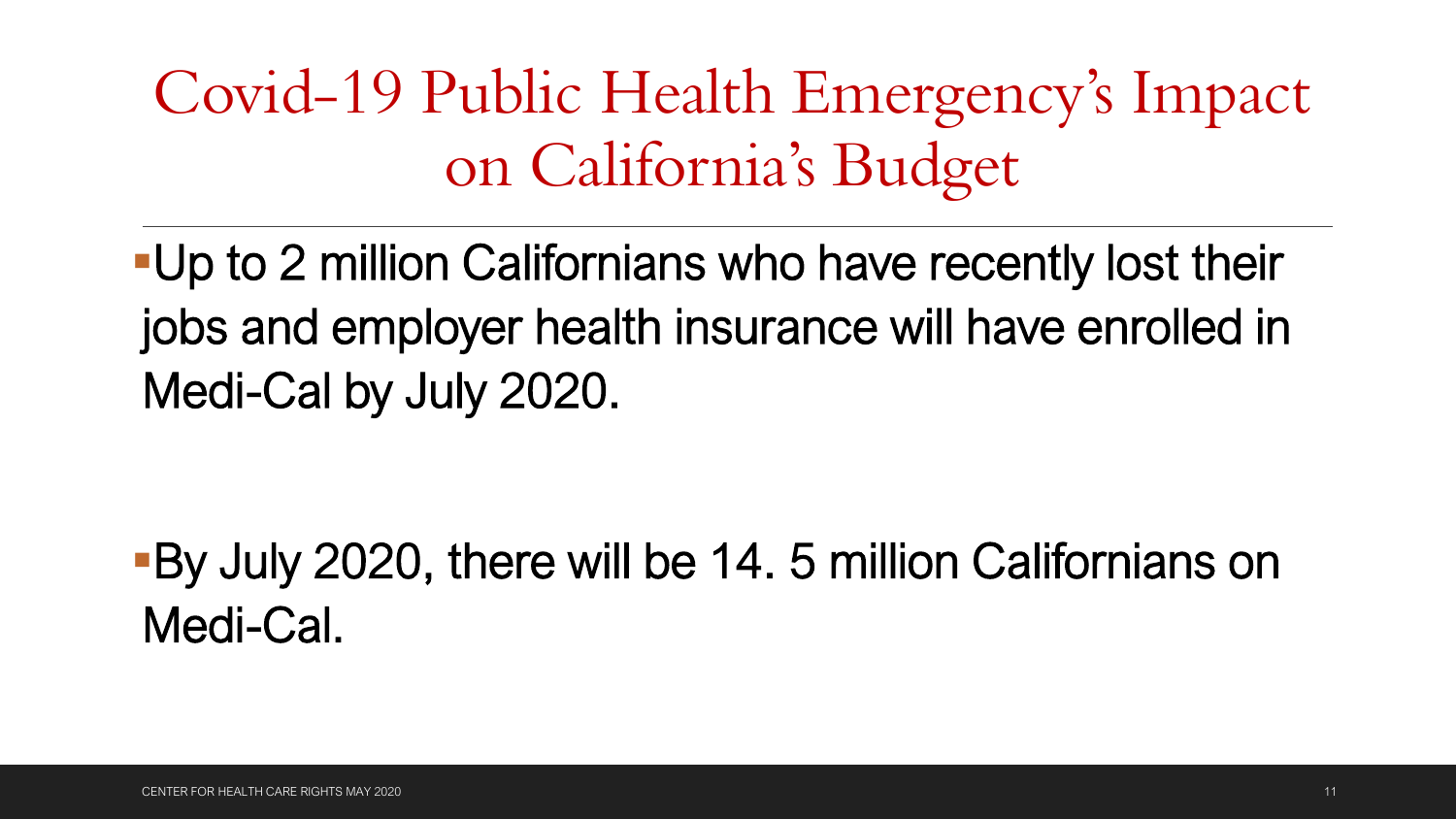## California Budget: Proposed Trigger Cuts

**The California budget will cut \$14 billion for services. These cuts** will be "triggered" if California does not receive additional federal funding by July 1, 2020.

The HEROES Act, a \$3 trillion federal relief package that includes financial assistance for state and local governments with budget deficits created by the Covid-19 emergency could help California.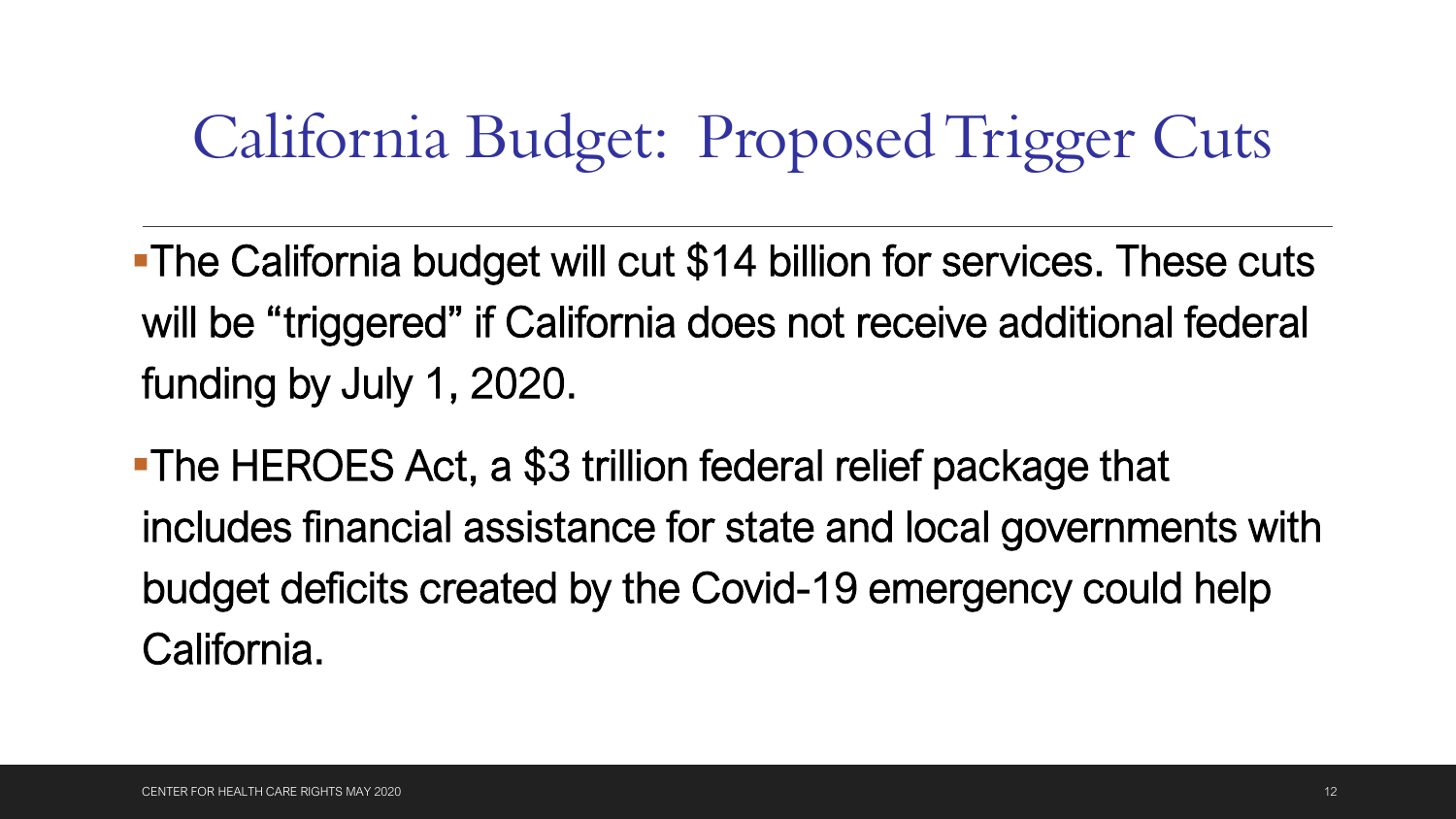# Proposed Trigger Cuts to SSI and In Home Supportive Services

Reduced state funding for SSI to the federal minimum effective Jan. 1, 2021. This would result in an expected loss in SSI benefits of about \$4 in monthly SSI benefits. SSI provides safety net income benefits to 1 million Californians.

In Home Supportive Services hours would be reduced by 7% effective Jan. 1, 2021. This will provide less hours to 560,000 low income disabled Californians.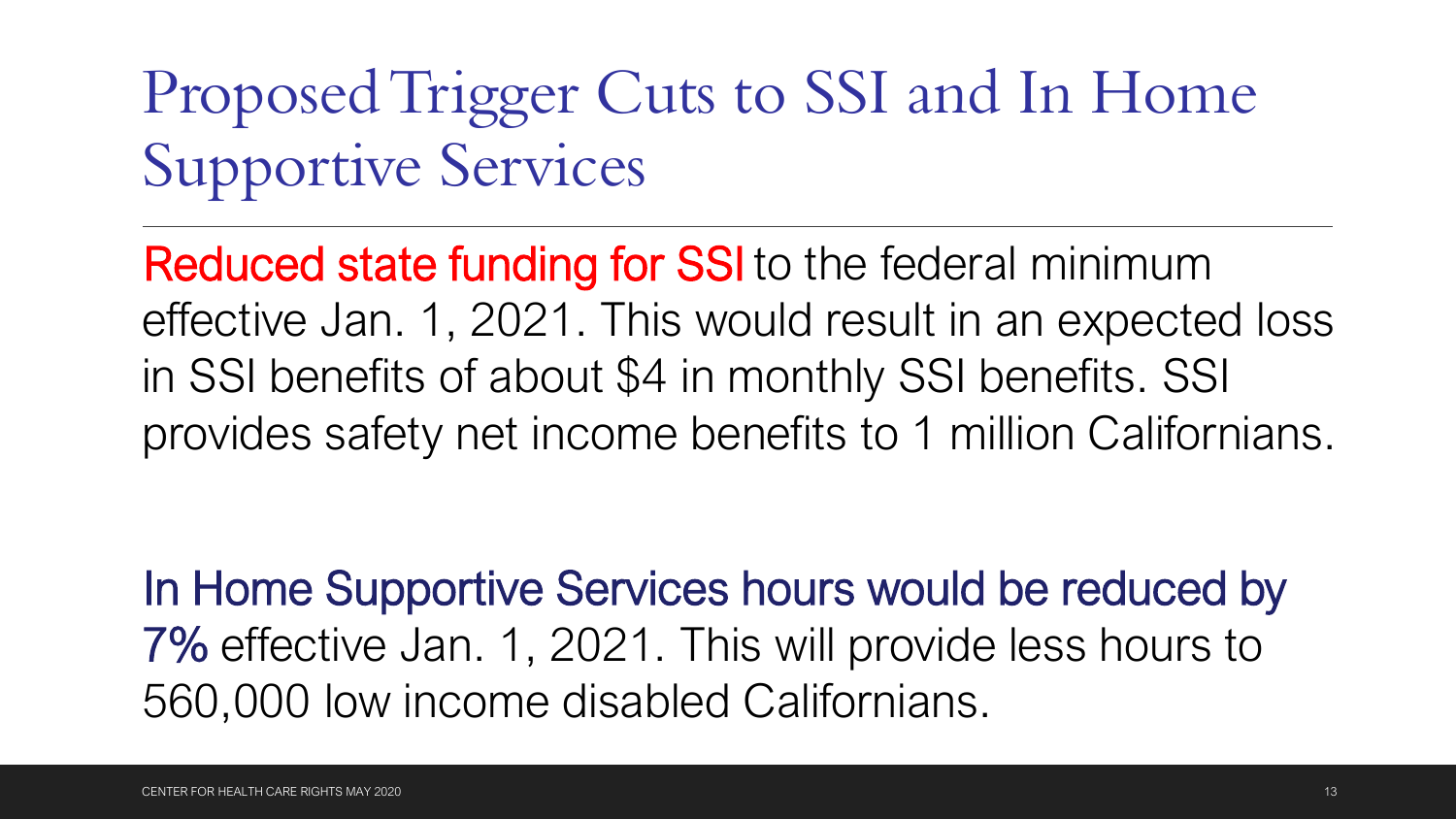## Trigger Cuts to Medi-Cal Dental Benefits for Adults

These dental services would no longer be covered as of Jan. 1, 2021-

- partial dentures
- root canals
- **gum** treatment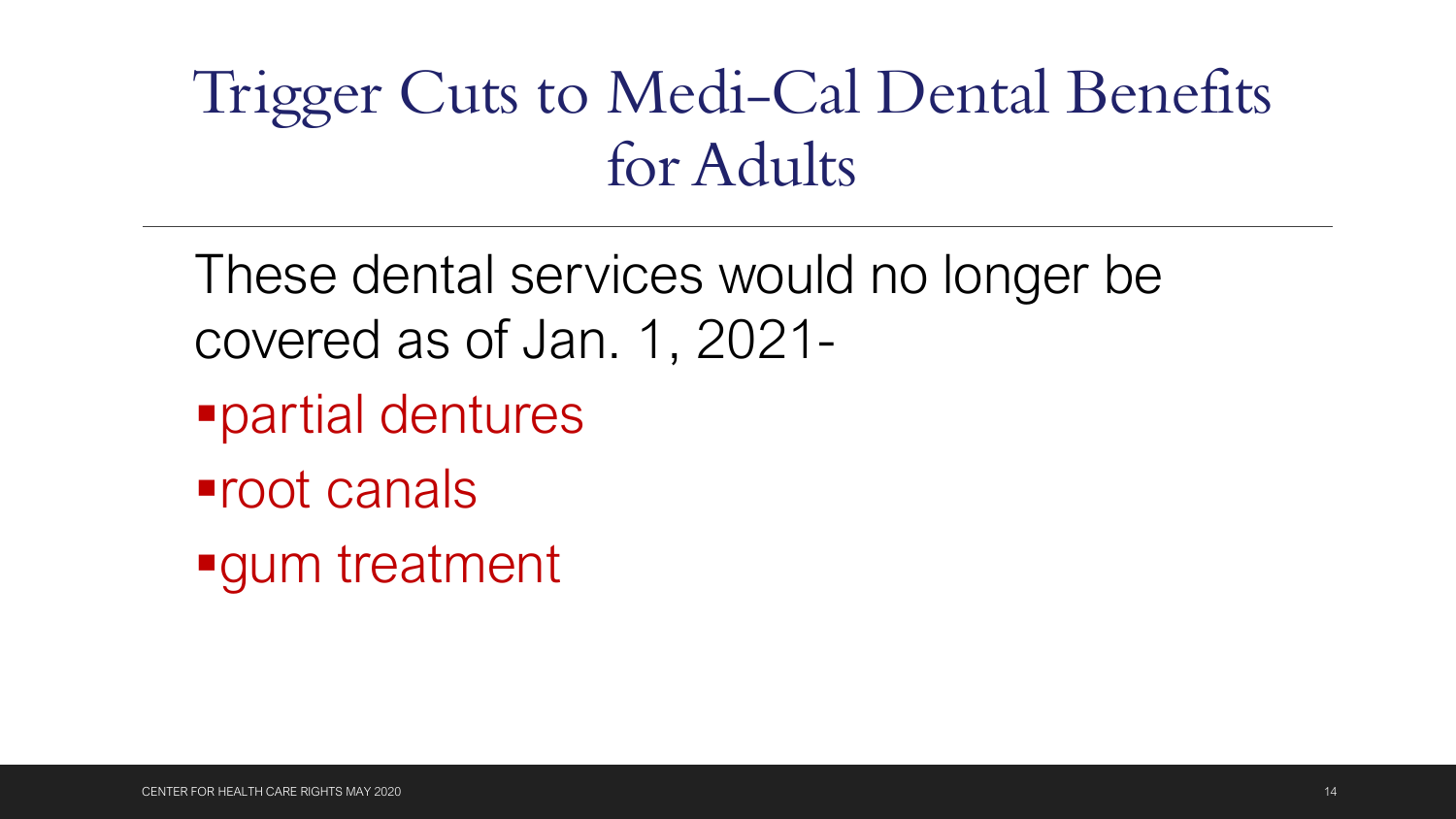## Additional Trigger Cuts to Medi-Cal Benefits for Adults

- Eyeglasses/optometry Audiology/hearing aids
- Podiatry

**-Acupuncture** 

- ■Outpatient therapyoccupational, speech and physical therapy
- CBAS (Medi-Cal adult day health) 1-1-21 **-MSSP**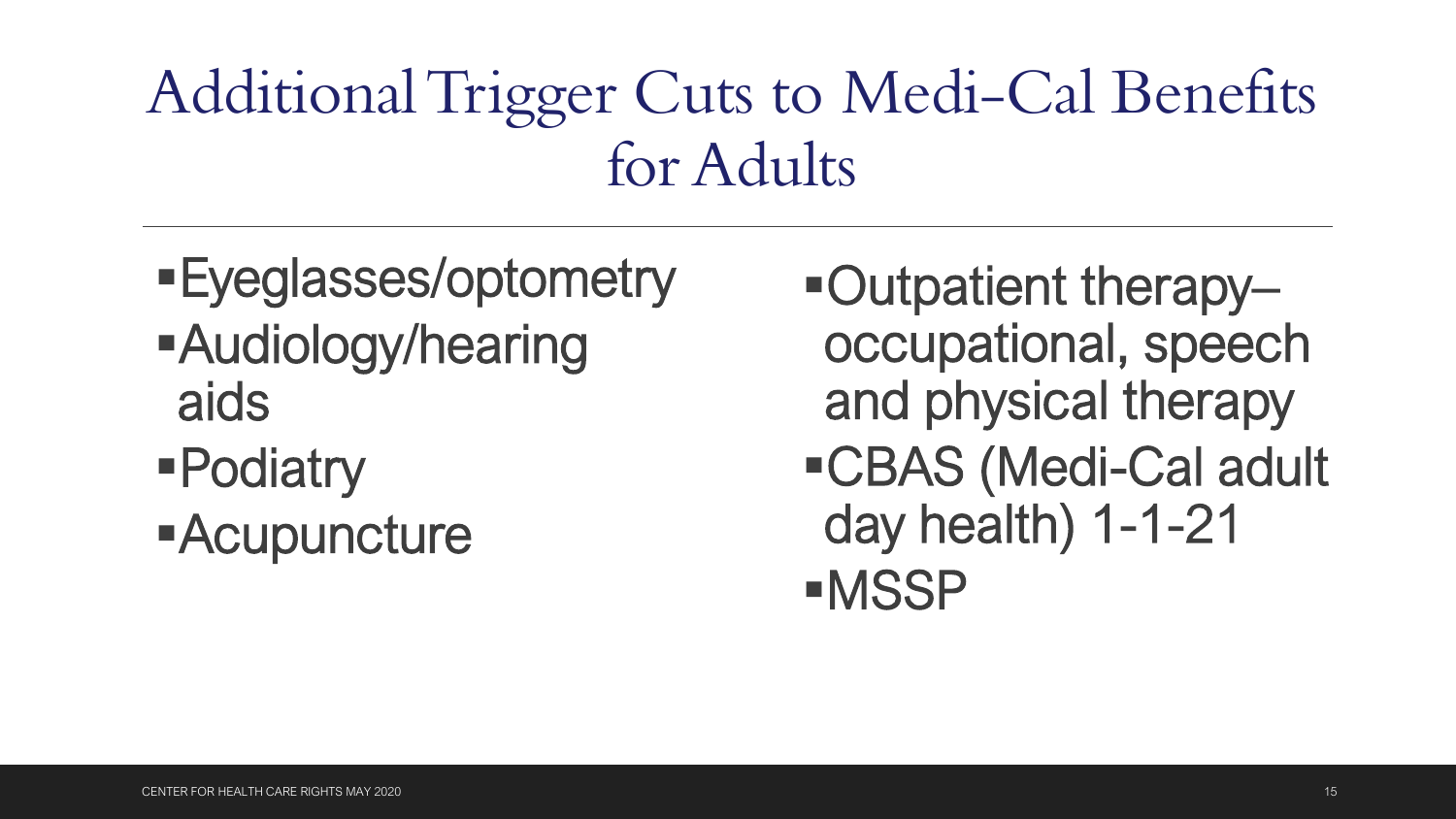# Trigger Cuts to Medi-Cal Providers

This reduction in Medi-Cal payment may impact access to Medi-Cal services --

\$1 billion in supplemental provider rate cuts for doctors, dentists, non-emergency medical transportation and other providers

Reduced rates for Medi-Cal health plans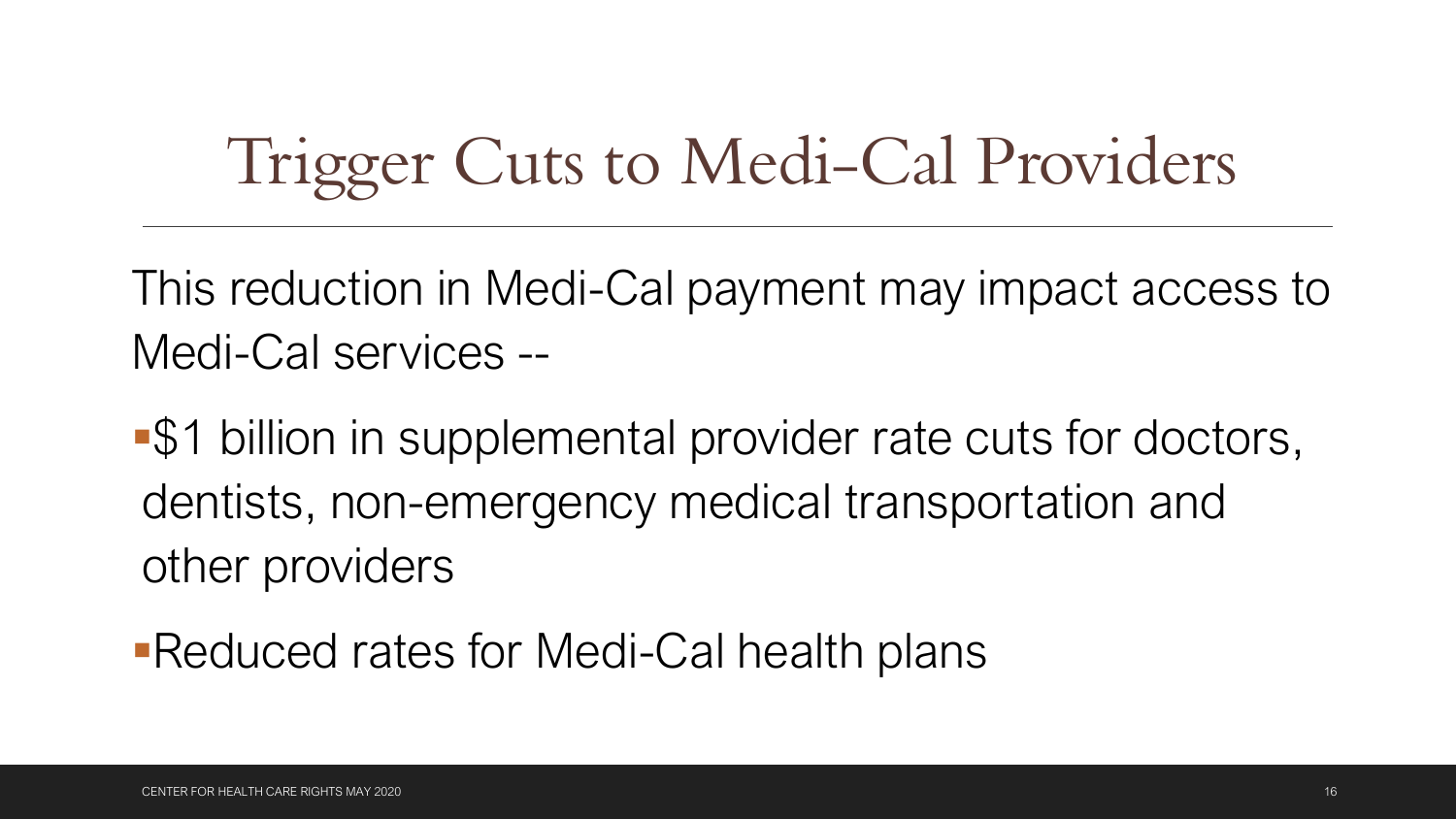No Expansion of Medi-Cal Program for Seniors and People with Disabilities

California will not move forward with plans to provide full Medi-Cal coverage to 20,000 older adults and younger persons with disabilities who have incomes between 123%-138% of federal poverty.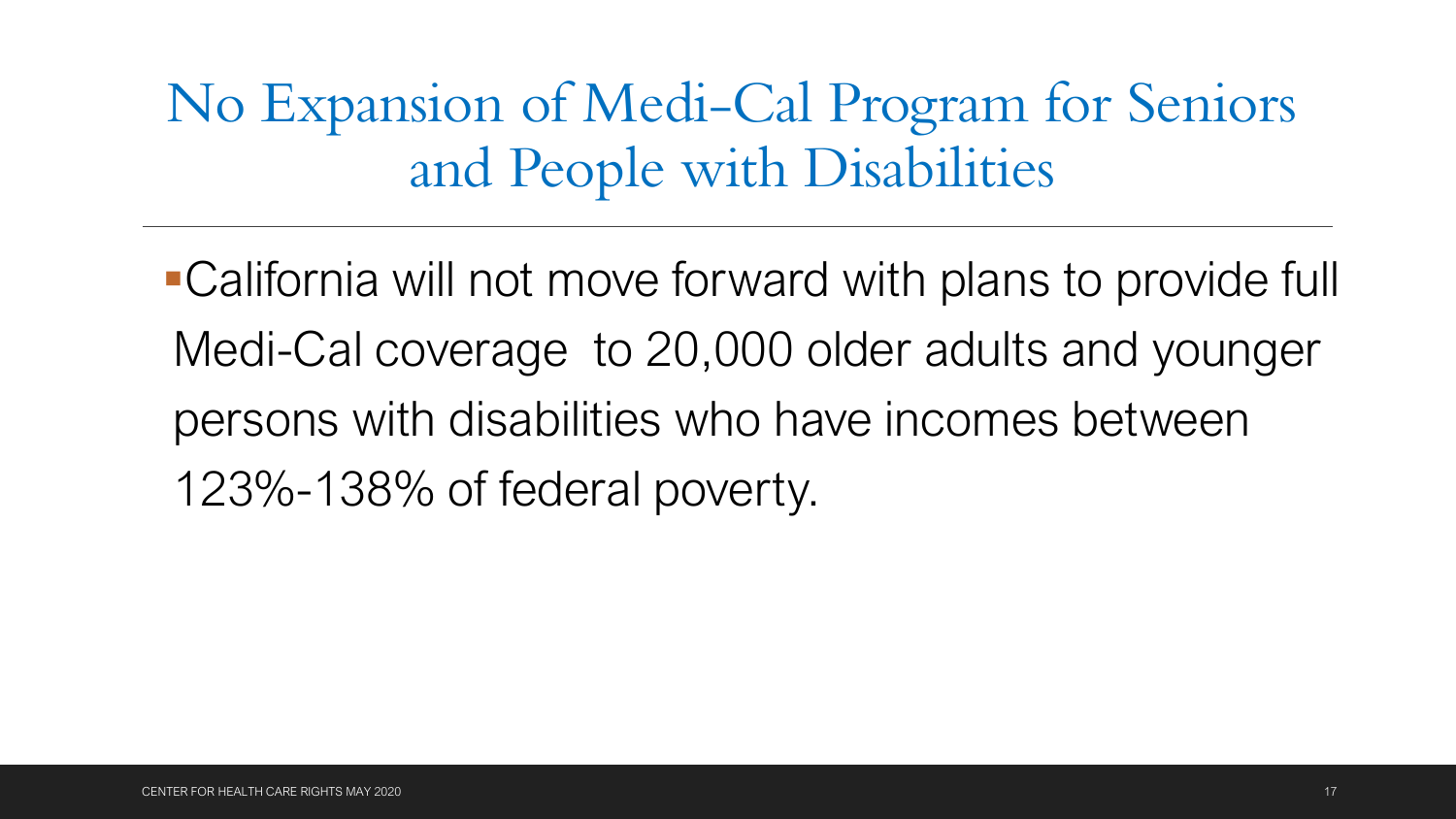# Trigger Cuts – Cal AIM Program Delayed

Due to the Covid-19 emergency, California is postponing the implementation of CalAIM a Medi-Cal reform initiative to improve the quality of life and health outcomes by implementing broad delivery system, program and payment reform.